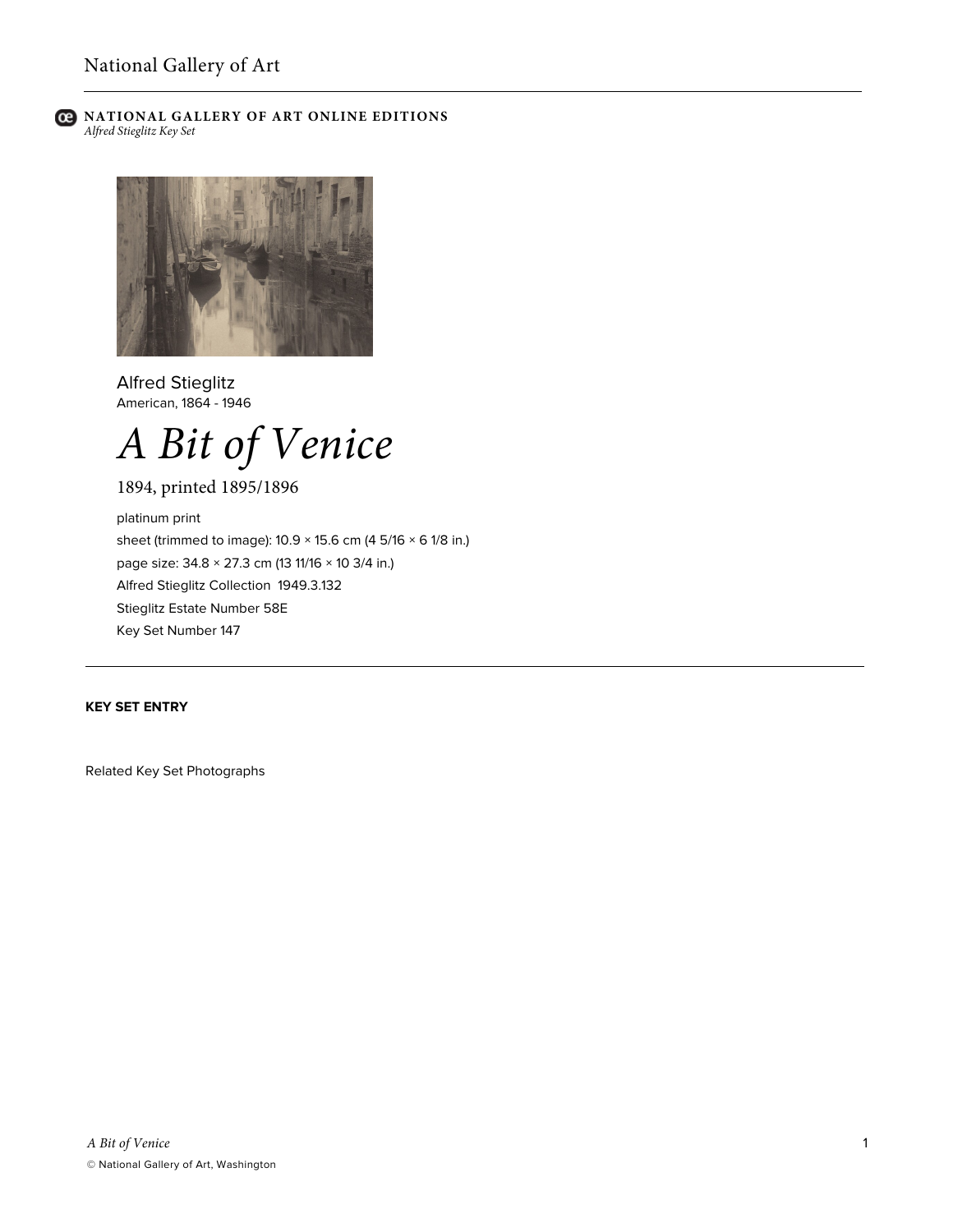

Alfred Stieglitz *A Venetian Street* 1894, printed 1895/1896 platinum print Key Set Number 145 same negative



Alfred Stieglitz *Venice* 1894, printed 1895/1896 platinum print Key Set Number 146 same negative



Alfred Stieglitz *A Venetian Canal* 1894, printed 1897 photogravure Key Set Number 148 same negative



Alfred Stieglitz *Venetian Canal* 1894, printed 1929/1934 gelatin silver print Key Set Number 149 same negative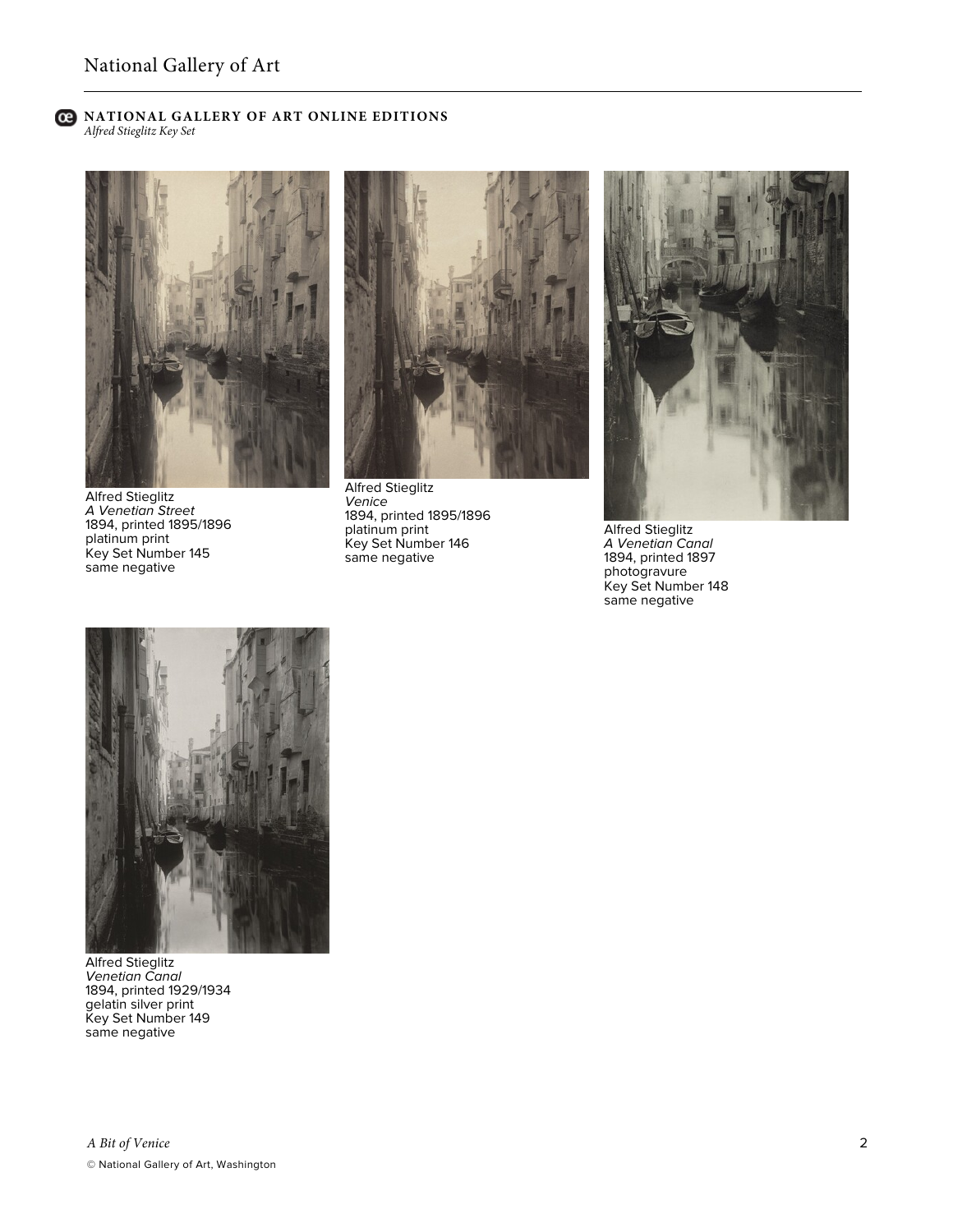#### Stieglitz Collections

A corresponding print was given to the following institution(s) by Alfred Stieglitz during his lifetime, or was received or acquired from the estate:

George Eastman Museum, Rochester, 83:0660:0012 [lantern slide] (inscribed: 31. Venetian Canal)

Other Collections

A print corresponding with this photograph can also be found in the following collection(s):

The Museum of Modern Art, New York, 361.1976 (inscribed: Venice / By Alfred Stieglitz)

National Gallery of Art, Washington, 2006.3.1.23

## **INSCRIPTION**

by Alfred Stieglitz, on interleaving tissue, upper right, in graphite: A Bit of Venice, / 1894.

# **PROVENANCE**

Georgia O'Keeffe; gift to NGA, 1949.

#### **EXHIBITION HISTORY**

1992 Stieglitz in the Darkroom, National Gallery of Art, Washington, DC, October 4, 1992–February 14, 1993

## **BIBLIOGRAPHY**